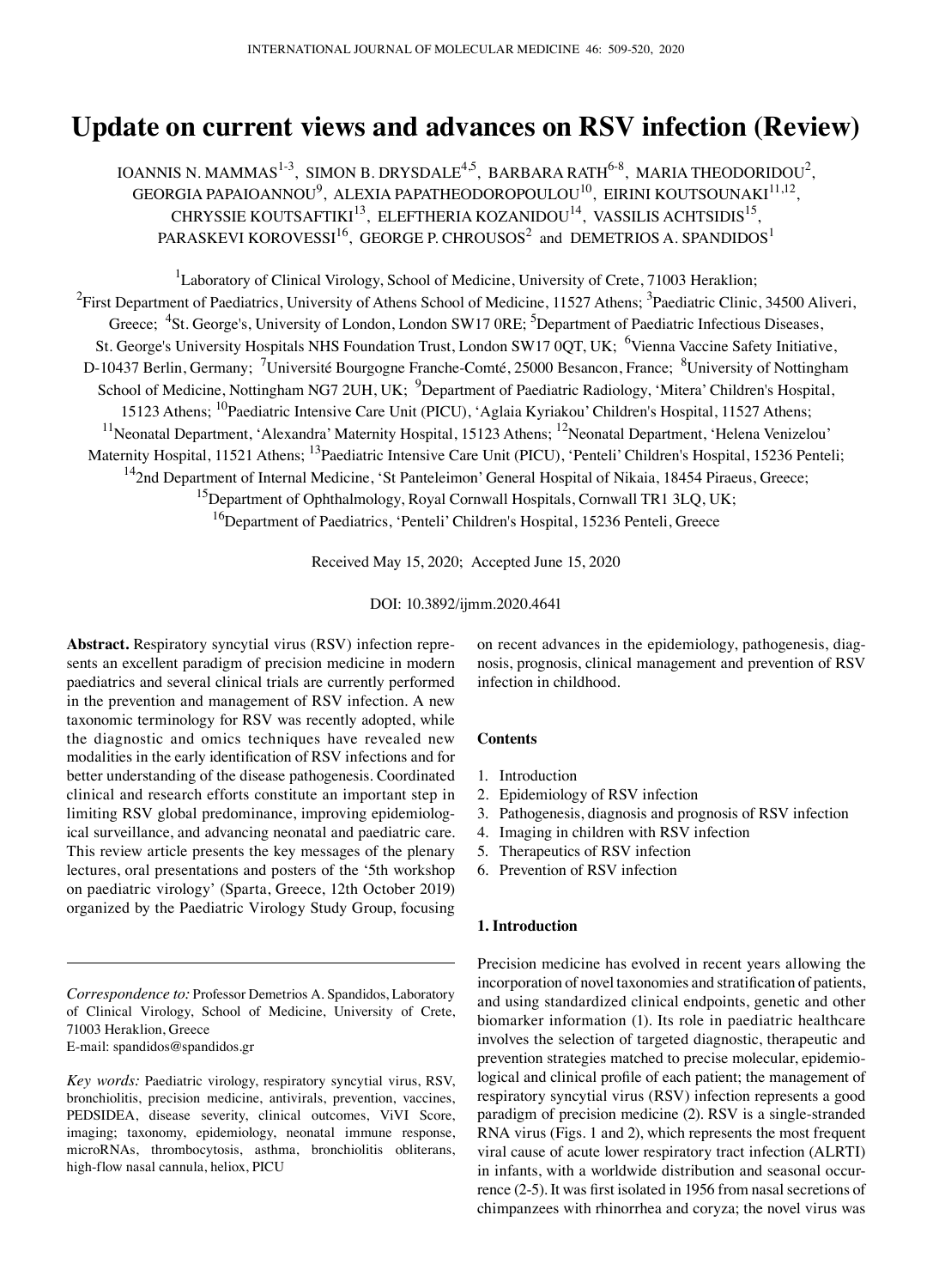initially named 'Chimpanzee coryza agent' (CCA) (6,7). In the following year, when CCA was also isolated from children with ALRTI, it gained its final name due to the syncytia observed on electron microscopy; syncytia are formed by fusion of infected host cells with neighboring cells leading to the formation of multi-nucleate enlarged cells. Although the formation of syncytia is the hallmark of the cytopathic effect of RSV that is associated with host cellular membrane merging, syncytia are not pathognomonic of RSV (8). Syncytia are also observed in cell culture with several other viruses, such as parainfluenza, HSV-1, HIV and MeV. Recently, the International Committee on Taxonomy of Viruses (ICTV), which authorizes and organizes the classification and naming of viral species, grouped RSV under the genus Orthopneumovirus within the family Pneumoviridae (9,10).

Bronchiolitis is the most common clinical manifestation of RSV infection in infants and although it is usually self-limiting, in infancy it accounts for a significant number of hospitalizations and paediatric intensive care unit (PICU) admissions (3). Despite its association with relatively high morbidity and mortality in premature neonates and in certain paediatric populations with underlying conditions, such as immunodeficiency and congenital heart disease, RSV infection may also lead to hospitalization of previously healthy, full-term infants (11,12). RSV-positive bronchiolitis is characterized by airway inflammation and oedema, mucus production and debris leading to airway obstruction and turbulent gas flow. Even though various therapeutic interventions have been tried, such as bronchodilators, hypertonic saline and corticosteroids, supportive care remains the mainstay in most settings, with gentle suctioning of nasal secretions, prone position, fluid replacement and oxygen or respiratory support, as necessary. Several clinical trials on the management and prevention of RSV-positive bronchiolitis have been recently completed, are underway, or in development (3). Currently, there is rapid expansion of RSV vaccine candidate development and there is hope that one will become available in the near future. Of course, the safety of vaccines proposed for primary immunization in an antigen naïve child remains the top priority.

This review article summarizes the key messages of the plenary lectures, oral presentations and posters of the '5th Workshop on Paediatric Virology' held in Sparta (Greece) on October 12th, 2019, which was focused on RSV (Table I). This workshop was organized by the Paediatric Virology Study Group (PVSG) and was co-chaired by Dr Simon B. Drysdale, Consultant and Honorary Senior Lecturer in Paediatric Infectious Diseases at St. George's University Hospital NHS Foundation Trust and St. George's, University of London (London, UK), Professor Barbara Rath, Co-founder and Chair of the Vienna Vaccine Safety Initiative (Berlin, Germany), Honorary Professor of Nottingham School of Medicine (Nottingham, UK) and Research Director at the University of Bourgogne-Franche‑Comté (Besançon, France), Professor Maria Theodoridou, Professor Emerita of Paediatrics at the University of Athens School of Medicine (Athens, Greece), President of the National Immunisation Committee and f. President of the Hellenic Paediatric Infectious Diseases Society, Dr Georgia Papaioannou, Head of the Paediatric Radiology Department at 'Mitera' Children's Hospital in Athens (Greece), Dr Ioannis N. Mammas, Consultant Paediatrician on the island of Euboea (Greece) and Coordinator of the PVSG and Professor George P. Chrousos, Professor Emeritus of Paediatrics and Endocrinology at the University of Athens School of Medicine (Athens, Greece). The workshop was held under the auspices of the World Academy of Sciences (WAS) and was supported by the Laboratory of Clinical Virology of the University of Crete School of Medicine and the First Department of Paediatrics of the University of Athens School of Medicine.

## **2. Epidemiology of RSV infection**

*Understanding the burden of RSV infections in real‑time.*  RSV poses significant disease burden in infants and children worldwide (13), and the international paediatric community is only beginning to appreciate its global impact in both high and low resource settings (4,14,15). The clinical presentation of an RSV infection depends on the patient's age and individual risk factors (16,17). The concept of measuring individual-level differences in disease severity has drawn the attention of both public health stakeholders and regulatory agencies in recent years (18-20). The impact of RSV infections of course should be differentiated from the disease caused by influenza and other viral respiratory infections (21,22). However, a recent extensive literature review and prospective cohort have shown that in infants and children this cannot be done based on clinical symptoms alone; distinguishing RSV from other viral respiratory infections requires laboratory confirmation (23,24). With RSV vaccines and antiviral agents in development, it will be important to: a) diagnose RSV infections in a timely manner; b) differentiate RSV from other forms of acute respiratory infections; and c) communicate the test results back to patients and parents/caregivers along with information on the individual disease risk and severity.

*The PEDSIDEA programme.* The Vienna Vaccine Safety Initiative (ViVI, https://www.vi-vi.org) is an international non‑profit research organization which, in collaboration with academic institutions and public health agencies in Europe and the United States, has developed digital tools and programs to improve the quality of care for children and adults with ALRTI or influenza-like illnesses (ILI) (13,25,26). Taking a person-centered approach, the ViVI Disease Severity Score ('ViVI Score') is a mobile application enabling healthcare professionals to measure disease severity at the point of care within minutes. It was designed to provide a uniform approach to define *ad hoc* severity at any given time point, based on extensive literature review as well as WHO Criteria for uncomplicated and complicated ILI (27). In collaboration with the Robert Koch Institute, the ViVI Score was validated in a cohort of 6,000 children (age 0-18) in Berlin, Germany and subsequently used in a European pilot project entititled 'Partnering for Enhanced Digital Surveillance of Influenza‑like Disease and the Effectiveness of Antivirals and Vaccines' (PEDSIDEA) (27,28). Since then, the PEDSIDEA programme has been implemented in community clinic networks and adult intensive care units in the Unites States for the real-time digital surveillance of influenza and RSV disease incidence and severity at the point of care (29). The programme is expected to continue monitoring, in great detail, the clinical outcomes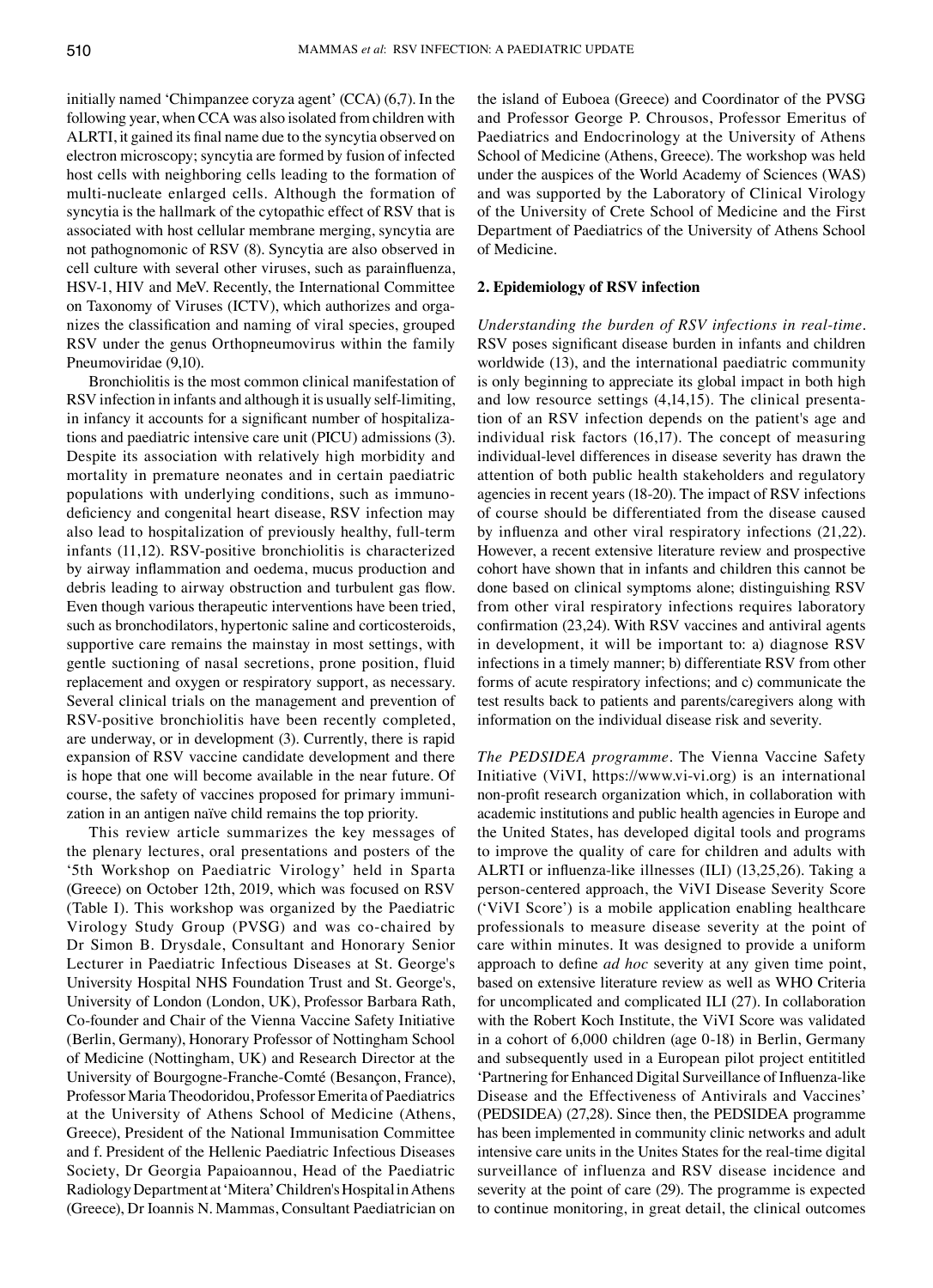

Figure 1. Schematic structure of RSV. The virus envelope contains the fusion protein (F), the small hydrophobic protein (SH) and the attachment protein (G). Underlying the envelope is the matrix protein (M). The nucleocapsid consists of single-stranded RNA (ss RNA) encapsulated by the nucleoprotein (N). Associated with the nucleocapsid are the RNA polymerase (L) and the phosphoprotein (P). RSV, respiratory syncytial virus.



Figure 2. RSV genome organisation. Genes are listed in sense (coding) orientation (3'-to-5') in which each box represents a gene encoding a separate mRNA for each protein. NS1 and NAS2, nonstructural proteins; N, nucleoprotein; P, phosphoprotein; M, matrix protein; SH, small hydrophobic protein, G, attachment proteins; F, fusion protein; M2, second matrix protein; L, RNA polymerase; RSV, respiratory syncytial virus.

of 'natural' RSV and other viral respiratory infections in children and adults, including patients at the extremes of age. Understanding the real-world disease burden may help facilitate the study of the effectiveness of novel influenza and RSV antiviral agents and vaccines, once they become available (30).

*RSV infection: not for children only.* RSV was not recognized as a potentially serious problem in older adults until the 1970s, when outbreaks of the virus occurred in long-term care facilities for the elderly (31-33). Since then, additional studies in hospitalized adults have suggested that RSV may be an important cause of illness in adults. Molecular diagnostics suggest that RSV positive specimens are commonly identified in elderly and high-risk adults, in a frequency similar to that of seasonal influenza (31,34). Even though a positive RSV respiratory panel does not equate pathogenesis, it has been suggested that RSV may account for as much as 10,000 deaths annually in the United States among individuals above the age of 65 years (31-33,35). This, in addition to the morbidity in infants, has stimulated interest in RSV vaccines and antiviral agents. Additional natural history studies are needed to better understand the actual burden of RSV infection among the elderly and high-risk adults.

#### **3. Pathogenesis, diagnosis and prognosis of RSV infection**

*The immune response to RSV infection.* Maternal antibodies may be able to mitigate RSV disease severity in young infants (17,36-38). It is assumed that the transplacental passage of RSV-specific antibodies occurs predominately during the third trimester of pregnancy. High titers can potentially protect term infants up to four months of age (38). In premature infants, passive immunity may be 'compromised' (39), but still has a role to play. The degree to which breast feeding may also contribute to passive immunity and to priming of immune system is currently under investigation (40). Once infection is established, the innate immune system plays a dual role in lowering the viral load and in mounting a secondary immune response. Prematurity and other conditions that compromise the immune response may lead to reduced levels of antiviral cytokines, such as the interferons (41). In infants, reduced signaling by TLRs and altered antigen-presenting cell functions, including low interleukin (IL)-12 and enhanced IL-6 and IL-23 production, coupled with reduced activation of regulatory T cells, may result in an adaptive response that is skewed toward Th2 and Th17 and away from protective Th1 and CTL responses (42). The potential specific role(s) of certain pattern recognition receptors in humans has/ve been suggested by the fact that certain TLR missense mutations are associated to a phenotype with propensity to wheezing (43). Apart from the individual genetics (44), the stage of lung maturation among term and premature infants also impacts on the Th1 to Th2 switch. In the case of prematurity, the mucosa prior to alveolarization is being deluged with Th2 inflammatory responses, even in the earlier stages of bronchopulmonary dysplasia (45). Impaired Th1 activation, coupled with little or no B cell memory, and inhibition of antibody production by IFNγ, produces low‑titer, low‑affinity antibody (46). The result may be a poorly protective and dysregulated defense mechanism that leads to bronchiolitis in susceptible infants (43). Later, the host immune response is permanently oriented to the direction of wheezing exacerbations, specifically triggered by RSV (47).

*MicroRNAs as potential bio‑markers in RSV infection.*  MicroRNAs (miRNAs) are involved in post-transcriptional gene regulation and play significant roles in the maintenance of the airway epithelial barrier of the respiratory tract (48-56). miRNAs have been implicated in the modulation of antiviral defense mounted by host innate and adaptive immunity, involving not only immune effector and inflammatory cells, but also parenchymal cells (50). Respiratory viruses, including RSV, attack, as a primary target, the epithelial cells of the respiratory tract causing an altered expression of distinct miRNAs in the airway cells. The human innate immune response inhibits RSV replication early after inoculation, mainly through the action of interferons(53). Multiple miRNAs are induced by infection in a cell-type-specific fashion (51). RSV appears to alter host cell gene expression also through regulation of expression of miRNAs related to the interferon response (50,53). Abnormal expression of miRNAs has been detected in both peripheral blood cells and airway epithelial cells in RSV-infected infants (54). Understanding alterations in miRNA expression profiles and identifying miRNA target genes in relation to the pathogenesis of RSV may help clarify the mechanisms of virus-host interactions, and immune dysfunction leading to airway hyper-reactivity and chronic respiratory diseases, such as asthma (49,50,53,54). There are several methods for the purification, quantification and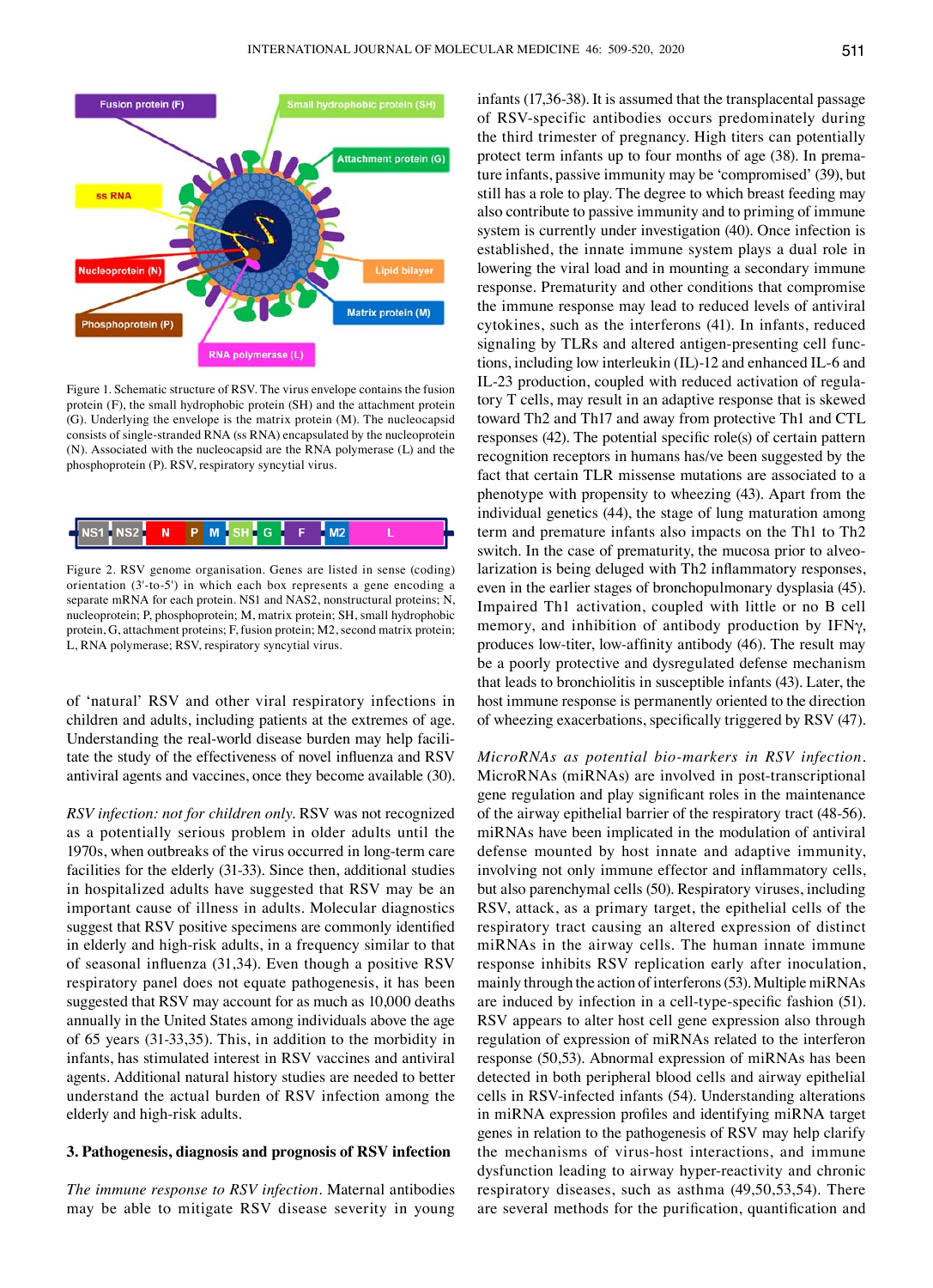| Table I. The top key messages of the '5th workshop on paediatric virology' on RSV infection in children. |  |  |
|----------------------------------------------------------------------------------------------------------|--|--|
|----------------------------------------------------------------------------------------------------------|--|--|

| Epidemiology of RSV infection | Being able to compare severity over time and/or across cohorts is useful in hospital-based<br>QI programmes but also in multi-centre networks, such as PEDSIDEA<br>Understanding the real-world disease burden caused by RSV will facilitate the study of<br>the effectiveness of antivirals and vaccines, once they become available<br>Recent epidemiological data indicate that RSV infection is an important illness in elderly<br>and high-risk adults, with a disease burden similar to that of non-pandemic influenza                                                                                                                                                                                                     |
|-------------------------------|----------------------------------------------------------------------------------------------------------------------------------------------------------------------------------------------------------------------------------------------------------------------------------------------------------------------------------------------------------------------------------------------------------------------------------------------------------------------------------------------------------------------------------------------------------------------------------------------------------------------------------------------------------------------------------------------------------------------------------|
| RSV and immune response       | Maternal RSV-specific antibodies transmitted transplacentally during the third trimester<br>of pregnancy are related to RSV disease severity in young infants                                                                                                                                                                                                                                                                                                                                                                                                                                                                                                                                                                    |
| RSV and miRNAs                | A greater understanding of miRNAs may enable them to be used as biomarkers of severe<br>RSV infection and as novel targets for treatment or prophylaxis of RSV infection                                                                                                                                                                                                                                                                                                                                                                                                                                                                                                                                                         |
| RSV and thrombocytosis        | Thrombocytosis in RSV-positive bronchiolitis does not require routine prophylactic<br>anti-platelet treatment or further investigations                                                                                                                                                                                                                                                                                                                                                                                                                                                                                                                                                                                          |
| RSV and asthma                | There is compelling evidence that severe respiratory infection induced by RSV is<br>associated with subsequent development of asthma later in childhood<br>Further understanding of the role of RSV in asthma pathogenesis will enable our<br>understanding of the impact of future vaccines against RSV in asthma prevention                                                                                                                                                                                                                                                                                                                                                                                                    |
| RSV as a cause of PIBO        | There are only few reports in the literature of children with PIBO secondary to RSV as<br>a single infection<br>Further research is required in order to investigate the potential impact of RSV<br>co-infection in the severity and worse outcome in children with PIBO                                                                                                                                                                                                                                                                                                                                                                                                                                                         |
| Imaging of RSV infection      | Although imaging cannot diagnose RSV infection, it is important to identify the possible<br>pattern of viral disease, in order to avoid unnecessary administration of antibiotic therapy<br>and predict possible late effects<br>Standard radiological techniques, including CT, are unable to distinguish between acute<br>bronchiolitis caused by RSV versus that caused by other respiratory viruses<br>HRCT of the lungs may be required to assess possible bronchial thickening and<br>remodeling, the development of bronchiectasis and air-trapping                                                                                                                                                                       |
| Antivirals against RSV        | Ribavirin is currently the only licensed antiviral medication used to treat RSV infection;<br>it has very limited efficacy and multiple toxicities, which means its use is usually<br>reserved for severely immunocompromised children<br>Due to ethical and technical constraints human challenge models are only undertaken in<br>adults, but if a product is shown to be efficacious in this setting it allows a faster move<br>to trials in children than traditional trials which often take much longer to do<br>A greater understanding of individual data in newly developed pharmaceutical agents<br>against RSV will potentially lead to future personalized treatment regimens                                        |
| RSV and PICU                  | HFNC might have a role as a rescue therapy for children with RSV-positive bronchiolitis<br>admitted to PICU to reduce their requirement for high-cost intensive care<br>Heliox could be useful in addition to standard medical care in the management of<br>children with RSV-positive bronchiolitis admitted to PICU                                                                                                                                                                                                                                                                                                                                                                                                            |
| Prevention of RSV infection   | To date, there is only one product available for prevention of RSV infection,<br>palivizumab, the mAb that has been shown to reduce hospital admission due to RSV<br>infection in some high risk infants by up to 80%<br>There are currently 43 RSV vaccines in development; of these, 21 are in clinical trials<br>in humans; 14 in Phase 1, five in Phase 2 and two in Phase 3, 12 vaccines are in trials in<br>children, 4 in pregnant women and 10 in older adults<br>A possible route to licensure is currently being sought with the US FDA and European<br>licensing agencies for a maternal RSV vaccine, bringing hope of a vaccine becoming<br>available that could save the lives of countless young infants worldwide |

RSV, respiratory syncytial virus; mAb, monoclonal antibody; FDA, Food and Drug Administration; QI, quality improvement, PEDSIDEA, Partnering for Enhanced Digital Surveillance of Influenza-like Disease and the Effectiveness of Antivirals and Vaccines; ALRTI, acute lower respiratory tract infection; ILI, influenza-like illness; CT, computed tomography; HRCT, high-resolution computed tomography; ICTV, International Committee on Taxonomy of Viruses; miRNAs, microRNAs; PIBO, post infectious bronchiolitis obliterans; PICU, Paediatric Intensive Care Unit; HFNC, high-flow nasal cannula.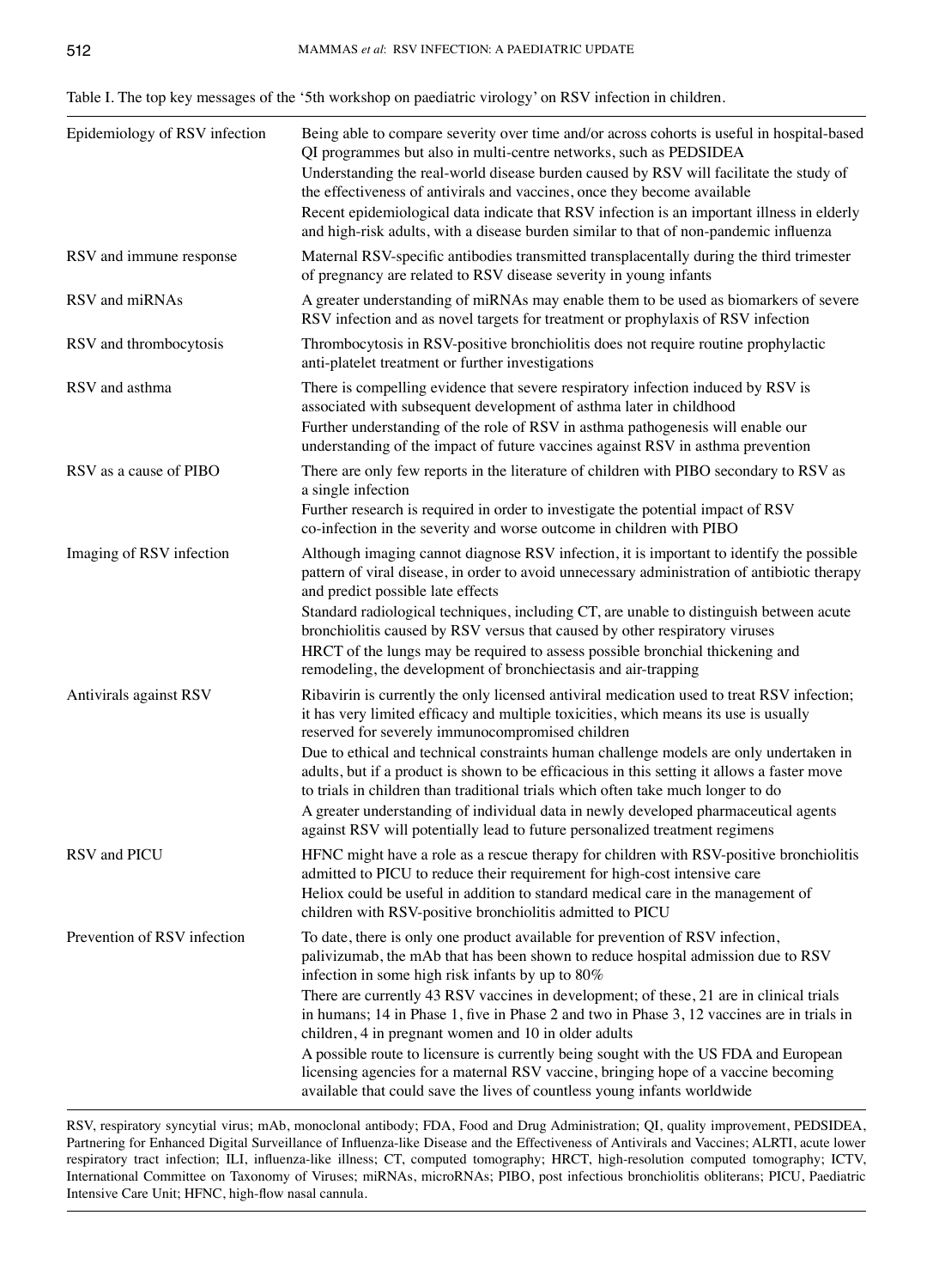characterization of miRNA expression profiles in biofluids, whole blood samples and tissue samples obtained in *in vivo* studies (55). Further research on miRNAs is expected to clarify their value as biomarkers of RSV infections and their sequelae (i.e., recurrent wheezing and asthma).

*Thrombocytosis and RSV infection.* The most frequent causes of secondary thrombocytosis in childhood are acute respiratory tract infections (57-61). To date, several authors have reported significantly higher mean platelet counts in patients with RSV than in patients with other acute respiratory tract infections (61-64). Thrombocytosis is more likely to occur in younger patients, who have clinical manifestations of wheezing and dyspnoea (62,64). Moreover, thrombocytosis has been suggested as an early marker of RSV infection (62). Excessive thrombocytosis has also been detected at an early stage in cases of RSV-positive bronchiolitis (65). It has been proposed that thrombocytotic patients have a more severe clinical course and longer duration of hospitalization and that the platelet count may be a useful clinical marker associated with ALRTI severity (61,64,66,67). Conversely, other authors have found that platelet counts do not correlate with disease severity and clinical outcome (68,69). Routine prophylactic anti-platelet treatment or further investigations are not necessary in children with RSV-positive bronchiolitis and thrombocytosis (61,68,70).

*RSV‑positive bronchiolitis and asthma.* There is compelling evidence that infants with severe RSV infection in the early months of life have a subsequent increased risk of developing recurrent wheezing and/or asthma, with a prevalence of up to 30% compared with non-RSV groups (71-75). Whether this association is causal has been the subject of considerable debate on the potential role of RSV infection in the pathogenesis of asthma as well as the impact of asthma predisposition (genetic, environmental exposure, etc.) on the clinical course of RSV infection. A recent large retrospective cohort analysis of Australian children born between 2000 and 2010 suggested that different subgroups of high risk children, who developed RSV disease within the first 2 years of life, continued to be at elevated risk of having a first asthma hospitalization beyond the age of 7 years (76). On the other hand, large epidemiological observational studies demonstrate that the vast majority of infants hospitalized for RSV bronchiolitis do not fit into an 'at-risk' group (atopy, family history, etc.), suggesting that viral or host factors not thought of as classical risk factors, may play a role in disease severity (74,77). Prospective studies with RSV-immunoprophylaxis (e.g., palivizumab) suggest that long‑term effects of RSV prophylaxis appear less efficacious in infants with a family history of atopy. In addition, palivizumab decreases parent-reported recurrent wheeze, however the incidence of physician-diagnosed asthma is similar (78). A recent single-blind, randomized, placebo-controlled trial showed that RSV prevention in otherwise healthy preterm infants, did not have a major effect on asthma or lung function at the age of 6 years (79).

Considering the above findings, perhaps a more appropriate conclusion would be that RSV infection is important in the mechanism of wheezing development, at least in the first few years of life (80). RSV possesses the ability to counteract host defense systems through complex mechanisms that facilitate viral replication. This significant increase in asthma frequency seems to be predominantly related to long-term changes in neuroimmune control of airway tone rather than to allergic sensitization. In contrast to RSV bronchiolitis, atopy has been clearly associated with childhood asthma development after RSV-induced early wheezing (81,82). High-risk (parental atopy or asthma) birth cohort studies from Wisconsin, United States, and Australia have shown that young children suffering from RSV-induced wheezing episodes are at high risk of developing school-age asthma (81,82). Further prospective, follow-up studies are needed to clarify individual and environmental factors that promote more severe viral illnesses and long-term adverse respiratory outcome of children hospitalized for severe RSV infection. Developing a greater understanding of the pathophysiological mechanisms through which RSV causes recurrent wheezing/asthma, will lead to an evidence-based prevention strategy and perhaps reduce the subsequent risk for asthma (71).

*Predicting asthma following RSV‑positive bronchiolitis.*  The biomarker CCL5 (previously known as RANTES, a β-chemoattractant for inflammatory cells including T-lymphocyte subsets), in the nasal epithelium during RSV bronchiolitis, is strongly predictive of physician-diagnosed asthma (83,87). Furthermore, it has been suggested that prematurely born infants have a predisposition to RSV infection-related respiratory morbidity, including subsequent respiratory dysfunction (44,85). Single-nucleotide polymorphisms in genes coding for IL-8, IL-19, IL-20, IL-13, mannose-binding lectin, IFNG and RANTES, have been associated with wheezing following RSV LRTI in term-born infants (85). The site of infection might be another important factor related to asthma risk, thus viral ALRTI in infancy indicates an increased risk of subsequent asthma, while gastrointestinal infections might be protective (86). Asthma after severe RSV bronchiolitis is positively correlated with maternal asthma, exposure to high levels of dog allergen, aeroallergen sensitization and recurrent wheezing; day care attendance and white race have been associated with decreased asthma risk (87). Several host factors, including respiratory allergy and virus-induced interferon responses, viral virulence factors, individual risk factors (e.g., young age, especially the first 6 months of life, small lung size and genetics), and environmental exposures (e.g., exposure to tobacco smoke, airway microbiome) modify the risk of virus-induced wheezing and promote more severe wheezing illnesses and the risk for progression to asthma (86,88). The anti-RSV mAb palivizumab decreases the risk of severe RSV-induced illness and subsequent recurrent wheeze in prematurely born infants (89). Further understanding of the role of RSV in asthma pathogenesis may help develop vaccines against RSV as a way of asthma prevention.

*Post infectious bronchiolitis obliterans caused by RSV.*  Bronchiolitis obliterans (BO) is a chronic and irreversible lung disease leading to the obstruction and/or obliteration of the small airways (90). Most cases of BO in children are post infectious (PIBO) and are mainly associated with adenovirus infections, although other viruses may also be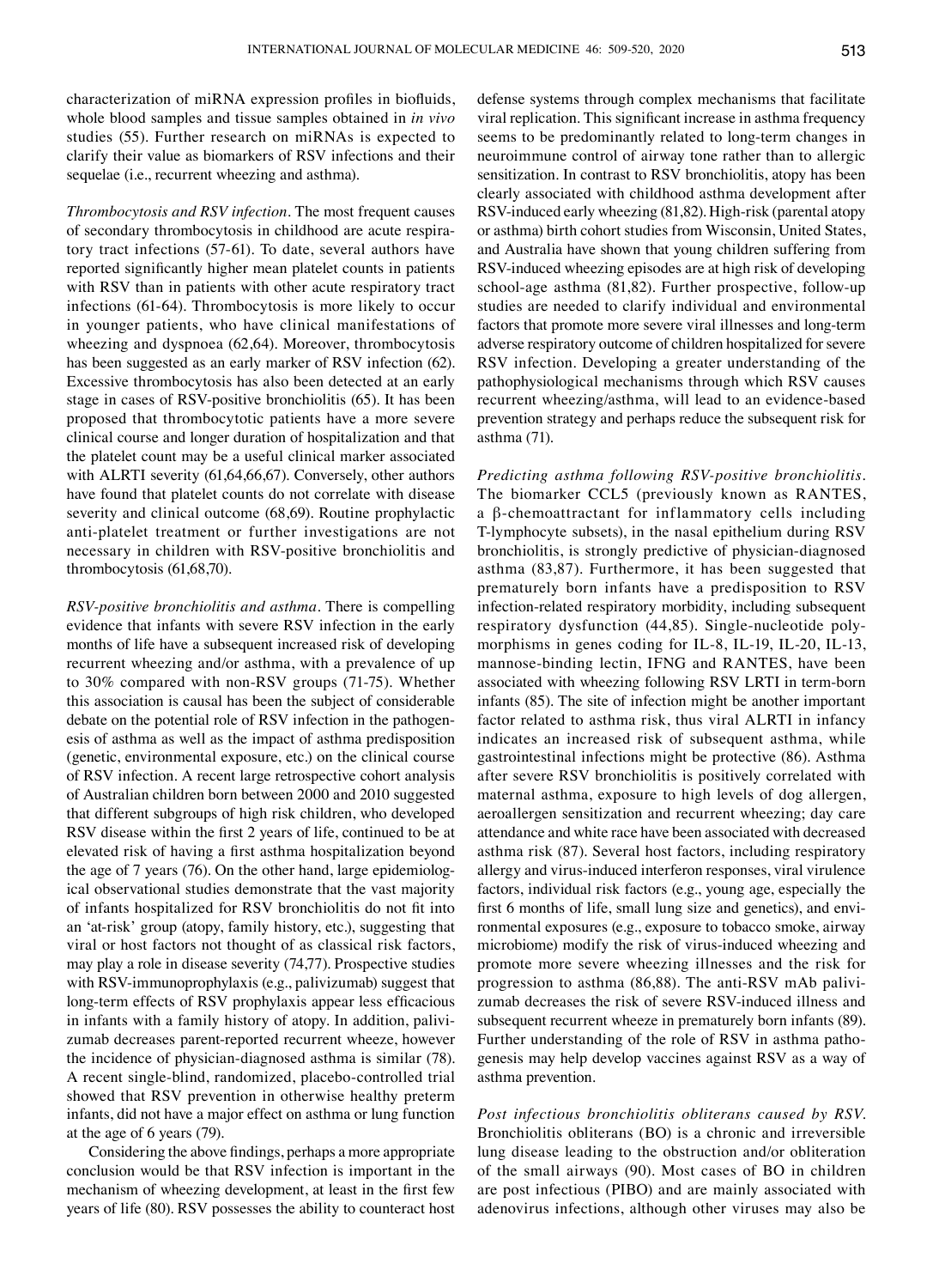

Figure 3. Chest radiograph of a 14-month-old girl admitted to hospital with RSV‑positive ALRTI. There is hyperinflation of the lungs and presence of bronchial wall cuffing (arrows), without evidence of consolidation or effusion. RSV, respiratory syncytial virus; ALRTI, acute lower respiratory tract infection.



Figure 5. Same child; expiratory transverse thin‑section CT scan through the same level as Fig. 4 reveals hyperlucent areas of air-trapping bilaterally (arrows). CT, computed tomography.



Figure 4. HRCT of the lungs of the same child as Fig. 3 using controlled ventilation technique, performed 4 months later due to recurrent bronchiolitis. Transverse thin-section CT scan through the upper lobes shows bilateral bronchial wall thickening (arrows) without evidence of bronchiectasis. HRCT, high-resolution computed tomography; CT, computed tomography.

implicated, including measles, influenza, parainfluenza and RSV (91-93). An extensive search of the current literature in the context of the workshop demonstrated that RSV is detected in children with PIBO with an incidence ranging from 4.3 to 30% (94‑103); however, there are only a few reports of children with PIBO secondary to RSV as a single infection. This creates skepticism about the aetiological role of RSV in PIBO. Further research is required to investigate the potential impact of RSV co-infection in the severity and outcome of children with PIBO.

## **4. Imaging in children with RSV infection**

*Chest radiography and RSV‑positive bronchiolitis.* Although imaging cannot confirm the diagnosis of RSV infection, it is important to identify the possible pattern of viral disease, in order to avoid unnecessary administration of antibiotic therapy and to predict possible late effects (Figs. 3-5) (104). The clinical syndrome of bronchiolitis is commonly diagnosed based on the patient's history and physical examination; chest radiography is not routinely recommended to reach the diagnosis due to recommended restriction of radiation exposure in the paediatric age group (104-106). Chest imaging, however, may be considered when a child with RSV infection and severe ALRTI is admitted to intensive care to better understand the extent of lung involvement and atelectasis, which is common in acute RSV infection (106). It is important to note that chest radiographs in children with RSV infection may be entirely normal or reveal non-specific findings, which are also encountered in other viral infections: most commonly, perihilar opacities and hyperinflation, atelectasis and rarely consolidation and bronchial cuffing or air-leak (107). Radiography is commonly obtained to rule out atelectasis and foreign body aspiration. Guidelines suggest performing a chest radiograph in the presence of significant respiratory distress or hospitalization (108). In newborns with RSV infection, the radiological pattern on chest radiography may be a predictor of clinical outcome (109). However, it is highlighted that chest radiographs should not be routinely performed in children with bronchiolitis to avoid radiation exposure (106). It is also important to emphasize that chest radiograph is not the right way to rule out bacterial infection (106); the correct diagnostic approach for bacterial or ventilator-associated pneumonia in children in the PICU is to perform respiratory culture or Matrix-assisted laser desorption ionization time-of-flight (MALDI-TOF) mass spectrometry from sputum/aspirate or bronchoalveolar lavage (BAL) specimens.

*Chest CT and RSV‑positive bronchiolitis.* Several studies have revealed that standard radiological techniques, including computed tomography (CT), are frequently unable to distinguish between acute bronchiolitis changes caused by RSV vs. those caused by other respiratory viruses (104,108). It is interesting that the radiographic findings, especially in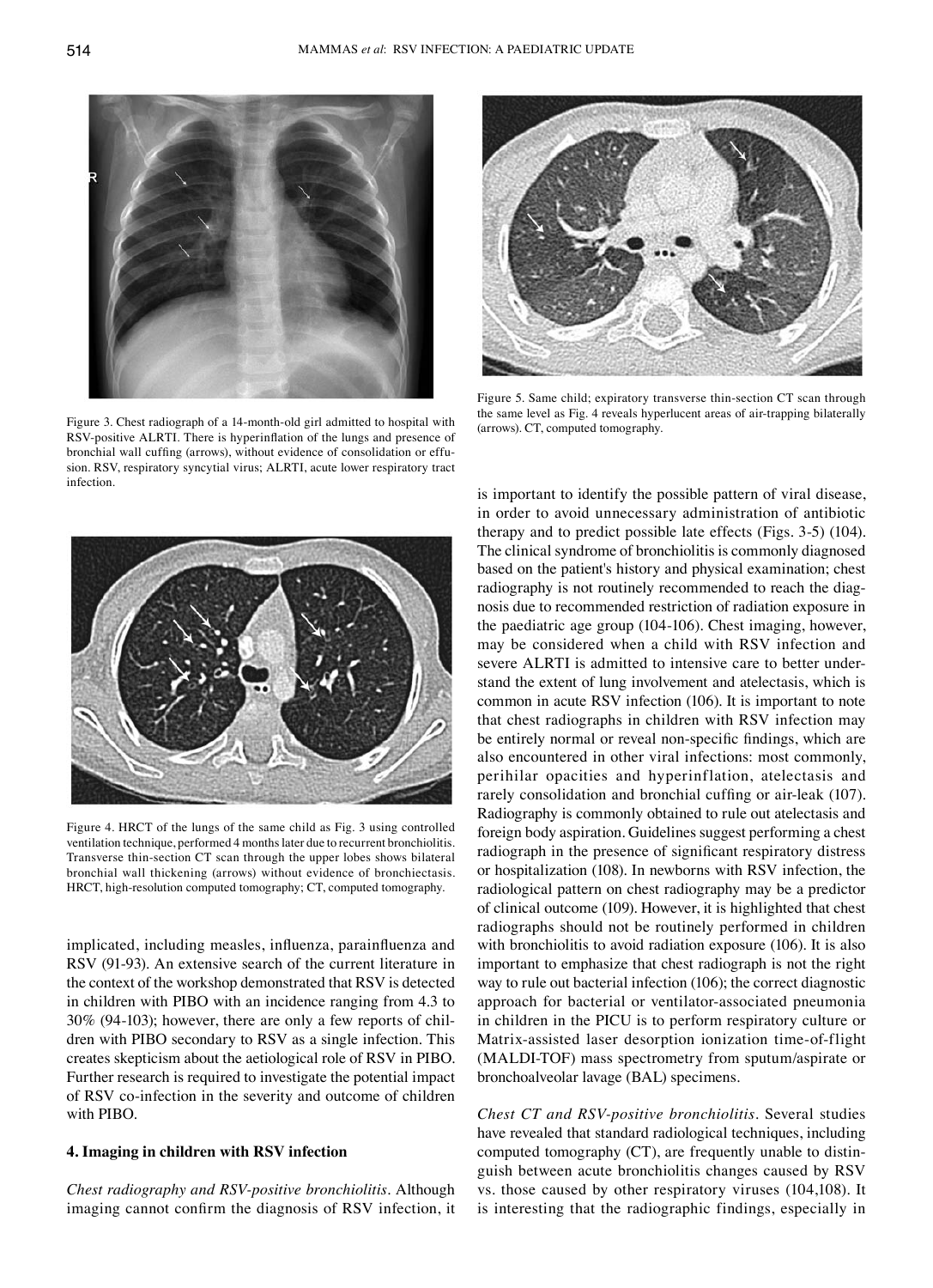high-resolution computed tomography (HRCT), reflect the histopathologic changes that RSV infection provokes: plugging or occlusion of the bronchiolar airway lumens by sloughed necrotic and irregular epithelium and exudate, combined with peri‑bronchiolar infiltration and reaction with inflammatory cells and submucosal oedema. The infiltration is a combination of neutrophils entering the airway submucosa and epithelial cell debris in the airway lumens. These cellular accumulations are likely to result in acute obstruction of the distal airways, an outcome much more likely to occur in the extremely narrow bronchioles of infants. Because this is combined with the inherent loss of mechanical clearance of these small airways, it likely leads to increased spread of infection, augmented inflammation and clinical signs of wheezing/obstruction (110). Consistent with obstruction, the most common CT findings in RSV pneumonia include centrilobular nodules, ground-glass opacities, air-space consolidation, and peribronchial thickening (111). These findings have a bilateral, usually asymmetric, central and peripheral distribution. Up to 40% of children with bronchiolitis will develop further wheezing episodes in the first five years of life. In very severe or atypical cases, HRCT of the lungs may be required to assess the extent of bronchial thickening and remodeling, the development of brochiectases and air-trapping (105).

*CNS imaging and RSV infection.* RSV infection is not always restricted to the airways. Case reports have also described clinical pictures resembling viral encephalitis and/or encephalopathic syndromes with severe sequelae in isolated cases (112). The mechanism of the spread of the RSV infection to the CNS compartment remains unclear (112). Brain magnetic resonance imaging (MRI) in infants with CNS involvement has shown predominantly non-specific findings similar to those also encountered in other viral and/or limbic system encephalitides (113). In very rare instances, extra‑pulmonary findings in RSV infection have also included acute necrotizing encephalopathy (ANE) and acute hepatic failure with encephalopathy (114). Clinicians should have a high suspicion of ANE in cases of children with a respiratory infection and acute neurological manifestations.

## **5. Therapeutics of RSV infection**

*Antivirals against RSV.* Thus far, ribavirin is the only antiviral agent that has ever been licensed for the treatment of RSV infection (115). However, its efficacy is not proven and due to significant toxicity its use has been primarily restricted to severe cases in immunocompromised patients with severe RSV-positive ALRTI (116). Several other antiviral candidates have been developed since, but none have been licensed as yet. Types of molecules being tested include influenza antivirals, such as baloxavir, CC‑42344, VIS410, immunoglobulin, hyperimmune plasma, MHAA4549A, pimodivir (JNJ-63623872), umifenovir, and HA minibinders, RSV antivirals including presatovir (GS-5806), ziresovir (AK0529), lumicitabine (ALS-008176), JNJ-53718678, JNJ-64417184, and EDP-938, broad spectrum antivirals such as favipiravir, VH244, remdesivir, and EIDD‑1931/EIDD‑2801, as well as host directed strategies including nitazoxanide, eritoran, and diltiazem (117-119). Novel molecules disrupt various stages of the virus life cycle, including cell entry, viral replication, and polymerization as well as after virus release through RSV neutralizing anti- or nanobodies (120).

*The human challenge models.* One method used occasionally in phase 2 clinical testing is human challenge models (115). This method was used in Phase 2a clinical testing of the non‑fusion inhibitor EDP‑938 (ClinicalTrials.gov Identifier: NCT03691623). All participants were inoculated with a known strain of RSV and were then randomized to receive the medication or placebo. The advantage of this methodology is the removal of the variability in exposure with natural infection and the collection of samples at precise, known times after infection, which can aid with the understanding of the biological mechanisms of the infection and development of antiviral agents or vaccines (121,122). Due to ethical and technical constraints, experimental studies are only undertaken in adults, but if a product is shown to be efficacious at this setting, a faster move to trials in paediatrics takes place than in traditional childhood trials.

*RSV therapeutics and personalized medicine.* The current clinical data indicate that RSV disease dynamics may not be identical in all patients (2,3,115,119). More research is needed to identify uniform clinical endpoints reflecting how patients function, thrive, and survive (US Food and Drug Administration) and to understand inter-individual differences in disease presentation, with the goal of ultimately selecting the right treatment for the right patient. A greater understanding of individual differences may ultimately lead to future personalized treatment strategies. Individualized approaches and a well-standardized methodology to assess disease severity at the time of enrolment, as well as during follow-up visits, will require integration of diagnostic, clinical and laboratory markers at the point of care (115). Individualized targeted treatment will constitute an important step in improving outcomes in patients with RSV infection while minimizing toxicity. A greater understanding of individual data in newly developed pharmaceutical agents against RSV will potentially lead to future personalized treatment regimens. Applying such co-ordinated diagnostic, clinical and research efforts constitutes an important step in advancing paediatric care, improving outcomes and limiting global RSV morbidity and mortality.

*High‑flow nasal cannula and RSV‑positive bronchiolitis.*  Over the last decade, high‑flow nasal cannula (HFNC) therapy has emerged as a new method to provide respiratory support in children with RSV-positive bronchiolitis(12,123-126). Its main advantages include its ease to set up and the fact that it is well tolerated, leading to better compliance, especially in comparison to other devices of non-invasive ventilation (125,127). Initially, HFNC was trialed in infants with moderate to severe bronchiolitis admitted to PICUs, but nowadays its application has expanded to paediatric wards, even to emergency departments, in order to avoid a PICU admission (127,128). Recent data have shown that it does not significantly reduce time on oxygen compared with standard therapy, suggesting that early use of HFNC does not modify the underlying disease process (129). However, the proportion of children who experi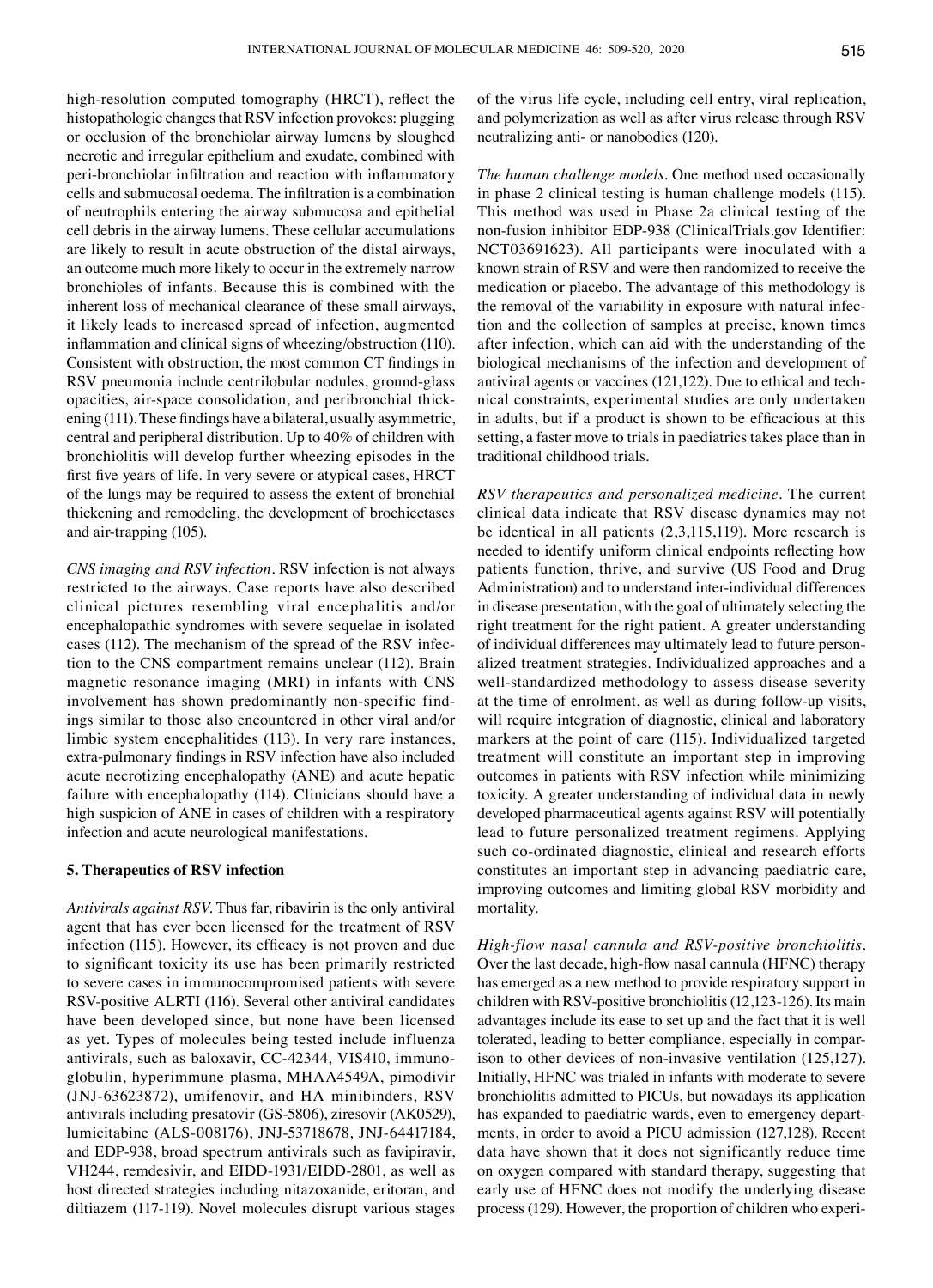ence treatment failure is lower in HFNC and many of those who experience treatment failure on standard therapy can be rescued by HFNC. Additional studies comparing HFNC with continuous positive airway pressure (CPAP) in the PICU setting led to the same conclusion (130,131). Consequently, HFNC may reduce the need for intubation and invasive respiratory support, thus potentially lowering costs and adverse effects of mechanical ventilation, such as ventilator-induced lung injury, infections and exposure to sedatives. In addition to effectiveness, most studies have shown no adverse events with HFNC and have concluded that it is a relative safe method for use even in general wards or emergency departments (123). Few cases of pneumothorax have been reported, abdominal distension has been less significant compared with CPAP, and the majority of infants have been able to be fed orally or by nasogastric tube (123,127).

*Heliox and RSV‑positive bronchiolitis.* Since RSV-positive bronchiolitis is associated with airway obstruction and turbulent gas flow, its clinical course can be improved by Heliox, which facilitates gas flow through high-resistance airways (132-138). Heliox is a mixture of helium-oxygen, which can be administered by all modes of ventilation in spontaneously breathing patients by face mask, HFNC or CPAP, and can be adjusted to specific ventilators in intubated children. Current evidence suggests that the addition of Heliox may significantly reduce clinical scores evaluating respiratory distress and the respiratory rate, and may enhance  $CO<sub>2</sub>$  elimination in the first hour after starting treatment in infants with acute refractory RSV bronchiolitis (134,139). Recently, Seliem and Sultan (140) reported that Heliox results in improvement of oxygenation when used with high flow nasal cannula in infants with acute RSV bronchiolitis, during the initial phase of therapy. The combination of Heliox with CPAP also seems to be beneficial, as the application of CPAP may reduce the  $f_0$  needed in these infants. However, no benefit has been observed in terms of need for intubation and mechanical ventilation, length of treatment or PICU stay. In addition, its application in the emergency department does not change the discharge rate (138,139). More clinical trials are needed to define the population that may respond to Heliox and its place in the therapeutic regimens of RSV bronchiolitis.

#### **6. Prevention of RSV infection**

*Passive immunization and Palivizumab.* The prevention of RSV morbidity and mortality remains a global healthcare priority (115,141). According to the World Health Organization (WHO), the strategic focus for the prevention of RSV infection in children and adults includes the passive administration of immunoglobulins, as well as active immunization. Passive immunization is currently the only option available to infants less than 6 months of age, which can be achieved through administration of antibodies to the infant or through active immunization of the mother during pregnancy. Passive immunity wanes fast over time, thus, active immunization is the preferred approach for infants above six months of age, as well as older children and adults, including the elderly (141). To date, there is only one product available for prevention of RSV infection, palivizumab, the monoclonal antibody (mAb) that has been shown to reduce hospital admission due to RSV infection in some high-risk infants by up to 80% (142). It is expensive and, thus, reserved for high risk infants, mainly in high income countries.

*Active immunization against RSV: looking back to the past.*  While antibodies are costly and transitory in their effect, active vaccination would represent the most cost-effective approach for the prevention of RSV infections and their transmission to high-risk individuals (115,141). Up to date, several vaccine candidates are in development, but none have reached licensure yet (143,144). One of the main barriers for the development of RSV vaccines has been the fact that the majority of severe cases in infants occur within the first three months of life, i.e. at a time when active immunization is not really possible (145). Additional caution has been employed during vaccine design because of the failure of a historical vaccine [formalin inactivated RSV (FI-RSV)], which triggered a severe adverse effect, enhanced respiratory disease (ERD) (146). For more than 50 years live-attenuated vaccine approaches have been unsuccessful because of the difficulty in balancing immunogenicity and vaccine safety. It is worth noting that only live-attenuated vaccines have been tested for active infant immunization.

*Active immunization against RSV: perspectives.* Recent breakthroughs in determining the structure and antigenic content of the RSV fusion (F) glycoprotein has enhanced interest in vaccine development research (115,141,147,148). The general approaches to vaccine development include engineered viruses that use knowledge of RSV gene function, naturally attenuated chimeric virus combining genes from RSV-related viruses, viral vectors encoding RSV surface antigens, and nucleic acid vaccines using plasmid DNA or messenger RNA encoding RSV antigens (149,150). As of August 2019, 43 RSV vaccines were in development (151). Of these, 21 are in clinical trials in humans; 14 in Phase 1, five in Phase 2 and two (one just completed) in Phase 3. Twelve vaccines are in trials in children, four in pregnant women and 10 in older adults (some products are undergoing trials in more than one target population). Vaccine types under investigation include live-attenuated/chimeric, particle-based, subunit and recombinant vector vaccines. This highlights the variety and breadth of immunization types and different populations that are being investigated to find an answer to the 60‑year‑old problem of producing a safe and effective RSV prophylactic agent.

*The ResVax.* The most advanced candidate vaccine, ResVax, is an RSV fusion protein recombinant nanoparticle with aluminum phosphate as an adjuvant (115,152,153). The new approach to develop this vaccine is based on engineering small particles that carry altered RSV proteins. The nanoparticles sensitize the immune system to the virus so that when a person comes in contact with it the immune system delivers a robust response. The Phase 3 clinical trial included more than 4,600 pregnant women examining the efficacy of prevention of RSV disease in infants through maternal immunization. Although the trial narrowly missed its primary end point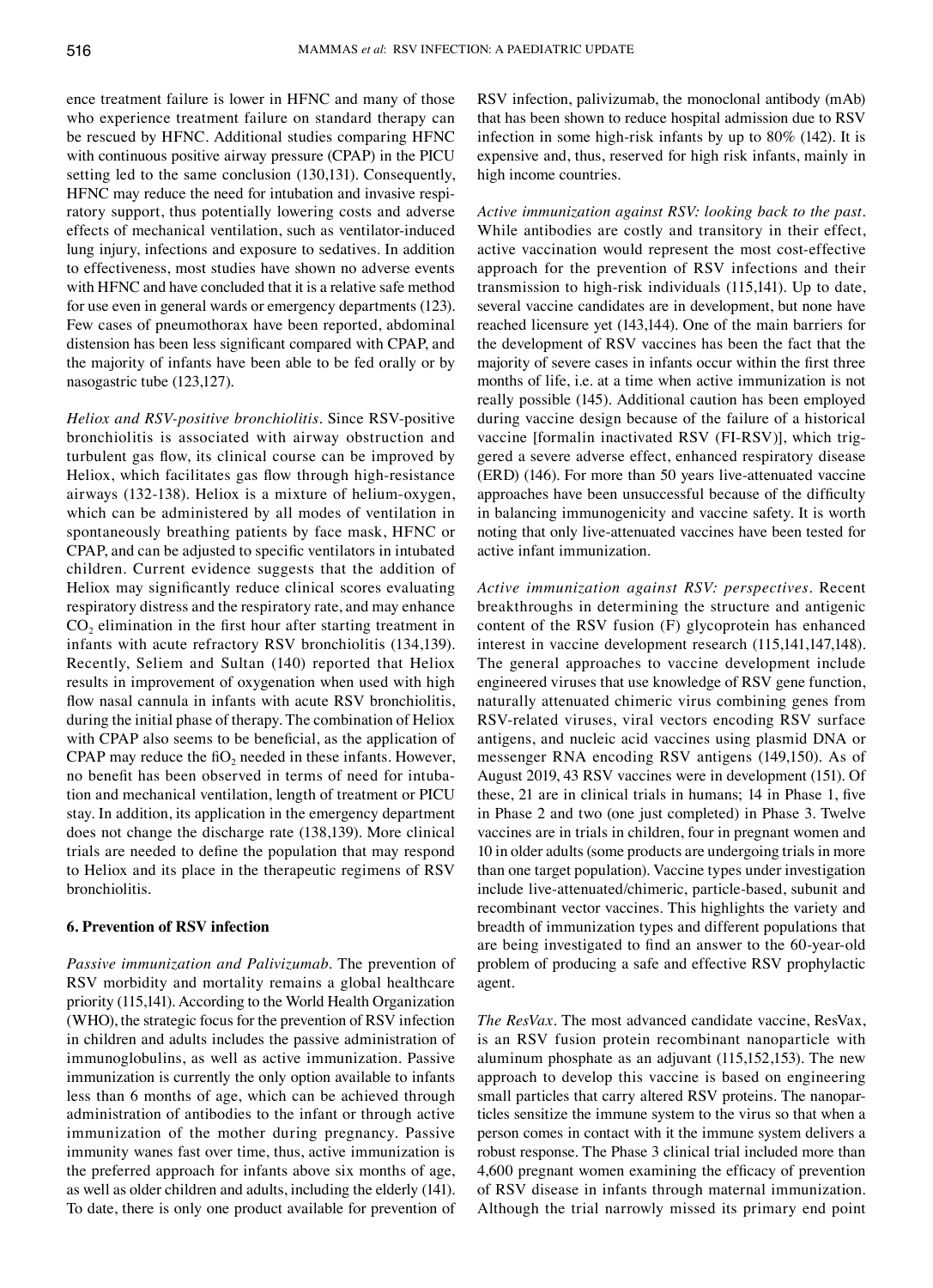of a reduction in medically attended RSV-positive ALRTI, it showed a 44% vaccine efficacy against RSV hospitalization, 25% efficacy against all respiratory hospitalizations and 39% efficacy against all-cause severe hypoxaemia (152). A possible route to licensure is currently being sought with the US Food and Drug Administration (FDA) and European licensing agencies, bringing hope of a vaccine that could save the lives of countless young infants worldwide.

## **Acknowledgements**

We would like to thank the participants of the '5th Workshop on Paediatric Virology' (Sparta, Greece, October 12th, 2019) for their comments, corrections and feedback. We would also like to thank the organizing committee the '24th World Congress on Advances in Oncology' and the '24th International Symposium on Molecular Medicine' for the outstanding hosting of the workshop, as well as all members of the PVSG and the newly founded Institute of Paediatric Virology (IPV) based on the island of Euboea for their valuable contribution in the preparation of the manuscript.

#### **Funding**

No funding was received.

## **Availability of data and materials**

Not applicable.

#### **Authors' contributions**

All authors (INM, SBD, BR, MT, GP, AP, EiK, CK, ElK, VA, PK, GPC and DAS) contributed to the conception and design of the study, wrote the original draft, edited and critically revised the manuscript, read and approved the final manuscript.

#### **Ethics approval and consent to participate**

Not applicable.

## **Patient consent for publication**

Not applicable.

## **Competing interests**

DAS is the Editor-in-Chief for the journal, but had no personal involvement in the reviewing process, or any influence in terms of adjudicating on the final decision, for this article. The other authors declare that they have no competing interests.

#### **References**

- 1. König IR, Fuchs O, Hansen G, von Mutius E and Kopp MV: What is precision medicine? Eur Respir J 50: 1700391, 2017.
- 2. Theodoridou M: RSV and precision medicine: Time for a more precise approach to diagnosis, treatment and prevention. Int J Mol Med 44: S32, 2019.
- 3. Barr R, Green CA, Sande CJ and Drysdale SB: Respiratory syncytial virus: Diagnosis, prevention and management. Ther Adv Infect Dis 6: 2049936119865798, 2019.
- 4. Li Y, Reeves RM, Wang X, Bassat Q, Brooks WA, Cohen C, Moore DP, Nunes M, Rath B, Campbell H, *et al*; RSV Global Epidemiology Network; RESCEU investigators: Global patterns in monthly activity of influenza virus, respiratory syncytial virus, parainfluenza virus, and metapneumovirus: A systematic analysis. Lancet Glob Health 7: e1031-e1045, 2019.
- 5. Alchikh M, Conrad T, Hoppe C, Ma X, Broberg E, Penttinen P, Reiche J, Biere B, Schweiger B and Rath B: Are we missing respiratory viral infections in infants and children? Comparison of a hospital-based quality management system with standard of care. Clin Microbiol Infect 25: 380.e9-380.e16, 2019.
- 6. Blount RE Jr, Morris JA and Savage RE: Recovery of cytopathogenic agent from chimpanzees with coryza. Proc Soc Exp Biol Med 92: 544-549, 1956.
- 7. Kapikian AZ, Morens DM and Fauci AS: In Memoriam: Robert M. Chanock, MD, 1924-2010. J Infect Dis 203: 3-5, 2011.
- 8. Gagliardi TB, Criado MF, Proença-Módena JL, Saranzo AM, Iwamoto MA, de Paula FE, Cardoso RS, Delcaro LS, Silva ML, Câmara AA, *et al*: Syncytia induction by clinical isolates of human respiratory syncytial virus A. Intervirology 60: 56-60, 2017.
- 9. Mammas IN and Spandidos DA: Updating taxonomy changes: RSV is now known as Orthopneumovirus. Int J Mol Med 44: S31, 2019.
- 10. ICTV Taxonomy history: Human orthopneumovirus. International Committee on Taxonomy of Viruses (ICTV), 2019. https://talk.ictvonline.org/taxonomy/.
- 11. Karampatsas K, Kong J and Cohen J: Bronchiolitis: An update on management and prophylaxis. Br J Hosp Med (Lond) 80: 278-284, 2019.
- 12. Cunningham S: Respiratory Support in Bronchiolitis: Trial Evidence. Am J Perinatol 35: 553-556, 2018.
- 13. Rath B, Maltezou HC, Papaevangelou V, Papagrigoriou-Theodoridou MA, Alchikh M, Myles P and Schweiger B; PEDSIDEA Network: Partnering for enhanced digital surveillance of influenza-like disease and the effect of antivirals and vaccines (PEDSIDEA). Influenza Other Respir Viruses 13: 309-318, 2019.
- 14. Nair H, Brooks WA, Katz M, Roca A, Berkley JA, Madhi SA, Simmerman JM, Gordon A, Sato M, Howie S, *et al*: Global burden of respiratory infections due to seasonal influenza in young children: A systematic review and meta-analysis. Lancet 378: 1917-1930, 2011.
- 15. Zhou H, Thompson WW, Viboud CG, Ringholz CM, Cheng PY, Steiner C, Abedi GR, Anderson LJ, Brammer L and Shay DK: Hospitalizations associated with influenza and respiratory syncytial virus in the United States, 1993-2008. Clin Infect Dis 54: 1427-1436, 2012.
- 16. Homaira N, Mallitt KA, Oei JL, Hilder L, Bajuk B, Lui K, Rawlinson W, Snelling T and Jaffe A: Risk factors associated with RSV hospitalisation in the first 2 years of life, among different subgroups of children in NSW: A whole-of-population-based cohort study. BMJ Open 6: e011398, 2016.
- 17. Shi T, McAllister DA, O'Brien KL, Simoes EAF, Madhi SA, Gessner BD, Polack FP, Balsells E, Acacio S, Aguayo C, *et al*; RSV Global Epidemiology Network: Global, regional, and national disease burden estimates of acute lower respiratory infections due to respiratory syncytial virus in young children in 2015: A systematic review and modelling study. Lancet 390: 946-958, 2017.
- 18. Broberg EK, Waris M, Johansen K, Snacken R and Penttinen P; European Influenza Surveillance Network: Seasonality and geographical spread of respiratory syncytial virus epidemics in 15 European countries, 2010 to 2016. Euro Surveill 23: 23, 2018.
- 19. Boeckh M, Chien J, Daniel G, Daniels S, Dubovsky F, Cody Meissner H, McClellan M, Munoz FM, MurrayJS, Rath BA, *et al*: Advancing Drug Development for Respiratory Syncytial Virus. Duke, Washington, DC, 2016. https://healthpolicy.duke. edu/events/advancing-drug-development-respiratory-syncytial-virus. Accessed May 2, 2016.
- 20. European Centre for Disease Prevention and Control (ECDC): Technical Workshop: Burden of RSV disease in Europe. ECDC, Solna, 2015. https://ecdc.europa.eu/en/news-events/technicalworkshop-burden-rsv-disease-europe. Accessed January 3, 2018.
- 21. Alchikh M, Hoppe C, Conrad T, Schweiger B and Rath B: Are we missing respiratory viral infections in infants and children? Comparison of a hospital-based quality management system with standard of care. ESCMID 25: 380.e9-.380.e16, 2019.
- 22. Rath B and Penttinen P: Incidence, severity and impact of influenza: A joint meeting organised by the ISIRV Epidemiology Group and ECDC, Stockholm, 2019. Euro Surveill 24: 1900348, 2019.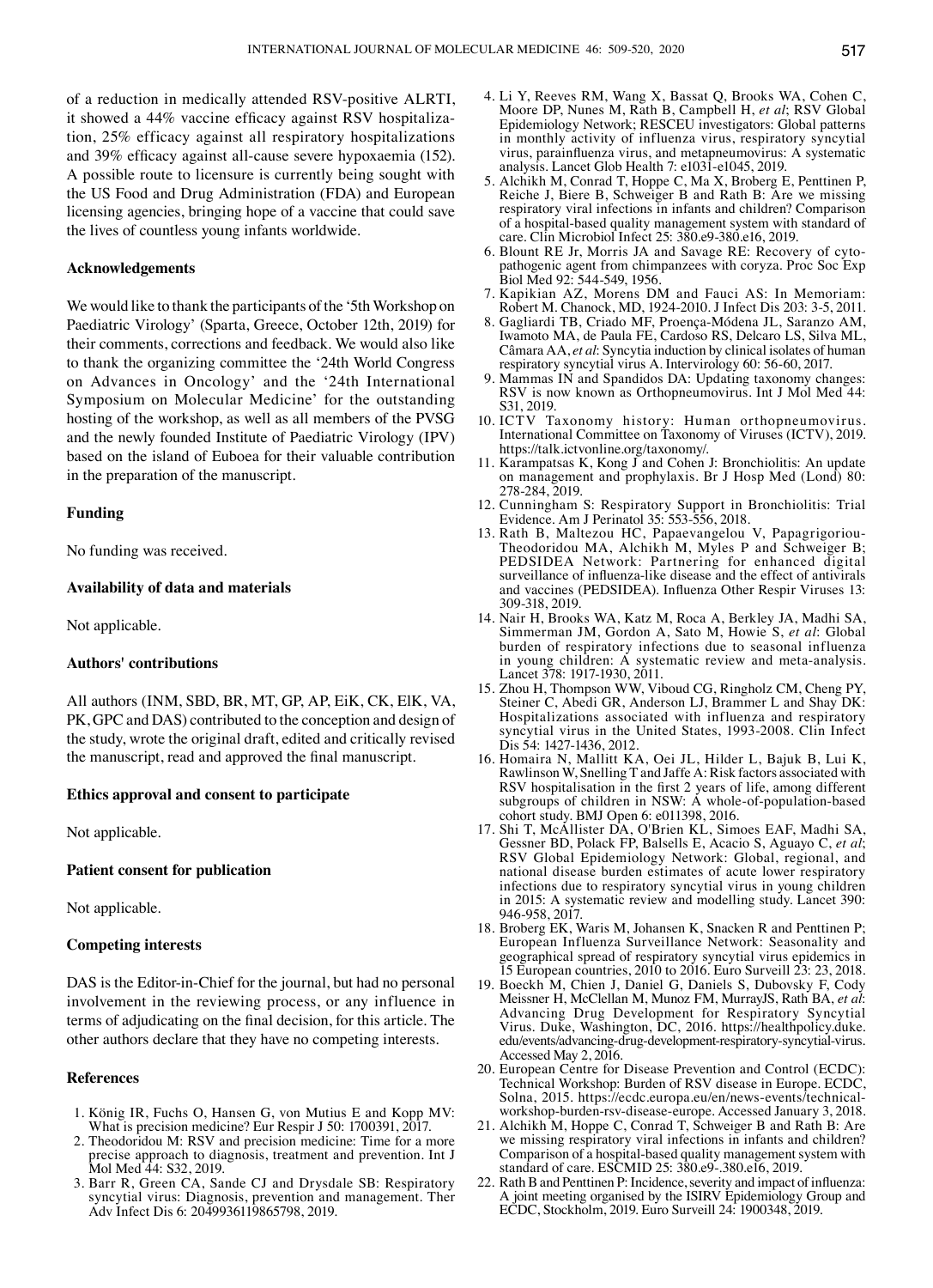- 23. Ma X, Alchikh M, Conrad T, *et al*: Can we Distinguish Respiratory Viral Infections based on Clinical Symptoms? Lessons from a Pediatric Inception Cohort. In: Proceedings of the ASM2017 Microbe - American Society for Microbiology Conference, New Orleans, LA, 2017.
- 24. Tuttle R, Weick A, Schwarz WS, Chen X, Obermeier P, Seeber L, Tief F, Muehlhans S, Karsch K, Peiser C, *et al*: Evaluation of novel second–generation RSV and influenza rapid tests at the point of care. Diagn Microbiol Infect Dis 81: 171-176, 2015.
- 25. Rath B: Vienna Vaccine Safety Initiative. Hum Vaccin Immunother 14: 1038-1041, 2018.
- 26. Rath B, Ali M, Codarini G, Elemuwa C, Khamesipour A, Maurer W, Mworozi E, Rundblad G, Varughese S and Kochhar S: Promoting evidence-based vaccine safety research and communication - the Vienna Vaccine Safety Initiative. J Trop Pediatr 58: 167-169, 2012.
- 27. Rath B, Conrad T, Myles P, Alchikh M, Ma X, Hoppe C, Tief F, Chen X, Obermeier P, Kisler B, *et al*: Influenza and other respiratory viruses: Standardizing disease severity in surveillance and clinical trials. Expert Rev Anti Infect Ther 15: 545-568, 2017.
- 28. Rath B, Maltezou HC, Papaevangelou V, Papagrigoriou-Theodoridou MA, Alchikh M, Myles P, Schweiger B, Asimaki H, Dimopoulou D, Hoppe C, *et al*; PEDSIDEA Network: Partnering for enhanced digital surveillance of influenza-like disease and the effect of antivirals and vaccines (PEDSIDEA). Influenza Other Respir Viruses 13: 309-318, 2019.
- 29. Rath B, Conrad T, Myles P, Alchikh M, Ma X, Hoppe C, Tief F, Chen X, Obermeier P, Kisler B and Schweiger B: The ViVI Disease Severity Score: Enabling Real-time Surveillance of Influenza Disease Severity for Multi-dimensional Mapping. In: Proceedings of 25th International Biodetection Technologies Conference 2017, Biodefense World Summit, Alexandria, VA, 2017.
- 30. Griffiths C, Drews SJ and Marchant DJ: Respiratory syncytial virus: Infection, detection, and new options for prevention and treatment. Clin Microbiol Rev 30: 277-319, 2017.
- 31. Kozanidou E and Achtsidis V: RSV infection: Not for children only. Int J Mol Med 44: S32, 2019.
- 32. Falsey AR, Hennessey PA, Formica MA, Cox C and Walsh EE: Respiratory syncytial virus infection in elderly and high-risk adults. N Engl J Med 352: 1749-1759, 2005.
- 33. Branche AR and Falsey AR: Respiratory syncytial virus infection in older adults: An under-recognized problem. Drugs Aging 32: 261-269, 2015.
- 34. Blanco JCG, Boukhvalova MS, Morrison TG and Vogel SN: A multifaceted approach to RSV vaccination. Hum Vaccin Immunother 14: 1734-1745, 2018.
- 35. Mammas IN and Spandidos DA: Overlap between RSV, influenza viruses and human metapneumovirus in childhood. Int J Mol Med 44: S43, 2019.
- 36. Koutsounaki E: The neonatal immune response to RSV infection: Advances in our understanding of viral and host cellular interactions. Int J Mol Med 44: S43, 2019.
- 37. Collins PL and Graham BS: Viral and host factors in human respiratory syncytial virus pathogenesis. J Virol 82: 2040-2055, 2008.
- 38. Scheltema NM, Kavelaars XM, Thorburn K, Hennus MP, van Woensel JB, van der Ent CK, Borghans JAM, Bont LJ and Drylewicz J: Potential impact of maternal vaccination on life-threatening respiratory syncytial virus infection during infancy. Vaccine 36: 4693-4700, 2018.
- 39. Mammas IN, Greenough A, Theodoridou M, Kramvis A, Rusan M, Melidou A, Korovessi P, Papaioannou G, Papatheodoropoulou A, Koutsaftiki C, *et al*: Paediatric Virology and its interaction between basic science and clinical practice (Review). Int J Mol Med 41: 1165-1176, 2018.
- 40. Aranda SS and Polack FP: Prevention of pediatric respiratory syncytial virus lower respiratory tract illness: Perspectives for the next decade. Front Immunol 10: 1006, 2019.
- 41. Goritzka M, Durant LR, Pereira C, Salek-Ardakani S, Openshaw PJ and Johansson C: Alpha/beta interferon receptor signaling amplifies early proinflammatory cytokine production in the lung during respiratory syncytial virus infection. J Virol 88: 6128-6136, 2014.
- 42. Sun Y and López CB: The innate immune response to RSV: Advances in our understanding of critical viral and host factors. Vaccine 35: 481-488, 2017.
- 43. Caballero MT, Serra ME, Acosta PL, Marzec J, Gibbons L, Salim M, Rodriguez A, Reynaldi A, Garcia A, Bado D, *et al*: TLR4 genotype and environmental LPS mediate RSV bronchiolitis through Th2 polarization. J Clin Invest 125: 571-582, 2015.
- 44. Drysdale SB, Prendergast M, Alcazar M, Wilson T, Smith M, Zuckerman M, Broughton S, Rafferty GF, Johnston SL, Hodemaekers HM, *et al*: Genetic predisposition of RSV infection-related respiratory morbidity in preterm infants. Eur J Pediatr 173: 905-912, 2014.
- 45. Restori KH, Srinivasa BT, Ward BJ and Fixman ED: Neonatal immunity, respiratory virus infections, and the development of asthma. Front Immunol 9: 1249, 2018.
- 46. Varricchi G, Harker J, Borriello F, Marone G, Durham SR and Shamji MH: T follicular helper (Tfh) cells in normal immune responses and in allergic disorders. Allergy 71: 1086-1094, 2016.
- 47. Blanken MO, Rovers MM, Molenaar JM, Winkler-Seinstra PL, Meijer A, Kimpen JL and Bont L; Dutch RSV Neonatal Network: Respiratory syncytial virus and recurrent wheeze in healthy preterm infants. N Engl J Med 368: 1791-1799, 2013.
- 48. Koutsaftiki C: MicroRNAs as potential bio-markers in children with RSV infection. Int J Mol Med 44: S32, 2019.
- 49. Głobińska A, Pawełczyk M and Kowalski ML: MicroRNAs and the immune response to respiratory virus infections. Expert Rev Clin Immunol 10: 963-971, 2014.
- 50. Rossi GA, Silvestri M and Colin AA: Respiratory syncytial virus infection of airway cells: Role of microRNAs. Pediatr Pulmonol 50: 727-732, 2015.
- 51. Kozomara A and Griffiths-Jones S: miRBase: Annotating high confidence microRNAs using deep sequencing data. Nucleic Acids Res 42 (D1): D68‑D73, 2014.
- 52. Maltby S, Plank M, Tay HL, Collison A and Foster PS: Targeting microRNA function in respiratory diseases: Mini-review. Front Physiol 7: 21, 2016.
- 53. Thornburg NJ, Hayward SL and Crowe JE Jr: Respiratory syncytial virus regulates human microRNAs by using mechanisms involving beta interferon and NF-κB. MBio 3: e00220-e12, 2012.
- 54. Feng S, Zeng D, Zheng J and Zhao D: MicroRNAs: Mediators and therapeutic targets to airway hyper reactivity after respiratory syncytial virus infection. Front Microbiol 9: 2177, 2018.
- 55. Anderson L, Jorquera PA and Tripp RA: MicroRNA profiling from RSV-infected biofluids, whole blood, and tissue samples. Methods Mol Biol 1442: 195-208, 2016.
- 56. Thibault PA and Wilson JA: Targeting miRNAs to treat Hepatitis C Virus infections and liver pathology: Inhibiting the virus and altering the host. Pharmacol Res 75: 48-59, 2013.
- 57. Mammas IN and Spandidos DA: Thrombocytosis and RSV infection in hospitalized children with bronchiolitis. Int J Mol Med 44: S31, 2019.
- 58. Chiarello P, Magnolia M, Rubino M, Liguori SA and Miniero R: Thrombocytosis in children. Minerva Pediatr 63: 507-513, 2011.
- 59. Schafer AI: Thrombocytosis. N Engl J Med 350: 1211-1219, 2004. 60. Mantadakis E, Tsalkidis A and Chatzimichael A: Thrombocytosis
- in childhood. Indian Pediatr 45: 669-677, 2008. 61. Shin J, Lee DH, Jung N, Choi HJ and Shim YJ: A cross-sectional retrospective study to analyze the underlying causes and clinical
- characteristics of children with reactive thrombocytosis at a Korean tertiary medical center. Blood Res 53: 233-239, 2018. 62. Kubota M, Maeda H, Yoshimoto J, Kobayashi K, Usami I and Yamaoka K: Thrombocytosis at an early stage of respiratory
- tract viral infection. Acta Paediatr 94: 364-366, 2005. 63. Bilavsky E, Yarden-Bilavsky H, Shouval DS, Fisch N, Garty BZ, Ashkenazi S and Amir J: Respiratory syncytial virus-positive bronchiolitis in hospitalized infants is associated with thrombo- cytosis. Isr Med Assoc J 12: 39-41, 2010.
- 64. Zheng SY, Xiao QY, Xie XH, Deng Y, Ren L, Tian DY, Luo ZX, Luo J, Fu Z, Huang AL, *et al*: Association between secondary thrombocytosis and viral respiratory tract infections in children. Sci Rep 6: 22964, 2016.
- 65. Mammas I, Koutsaftiki C, Tapaki-Papadopoulou G and Myriokefalitakis N: Respiratory syncytial virus (RSV) bronchiolitis and excessive thrombocytosis. Acta Paediatr 99: 489-490, 2010.
- 66. Ng KF, Tan KK, Sam ZH, Ting GS and Gan WY: Epidemiology, clinical characteristics, laboratory findings and severity of respiratory syncytial virus acute lower respiratory infection in Malaysian children, 2008-2013. J Paediatr Child Health 53: 399-407, 2017.
- 67. Vlacha V and Feketea G: Thrombocytosis in pediatric patients is associated with severe lower respiratory tract inflammation. Arch Med Res 37: 755-759, 2006.
- 68. Haidopoulou K, Goutaki M, Lemonaki M, Kavga M and Papa A: Reactive thrombocytosis in children with viral respiratory tract infections. Minerva Pediatr 63: 257-262, 2011.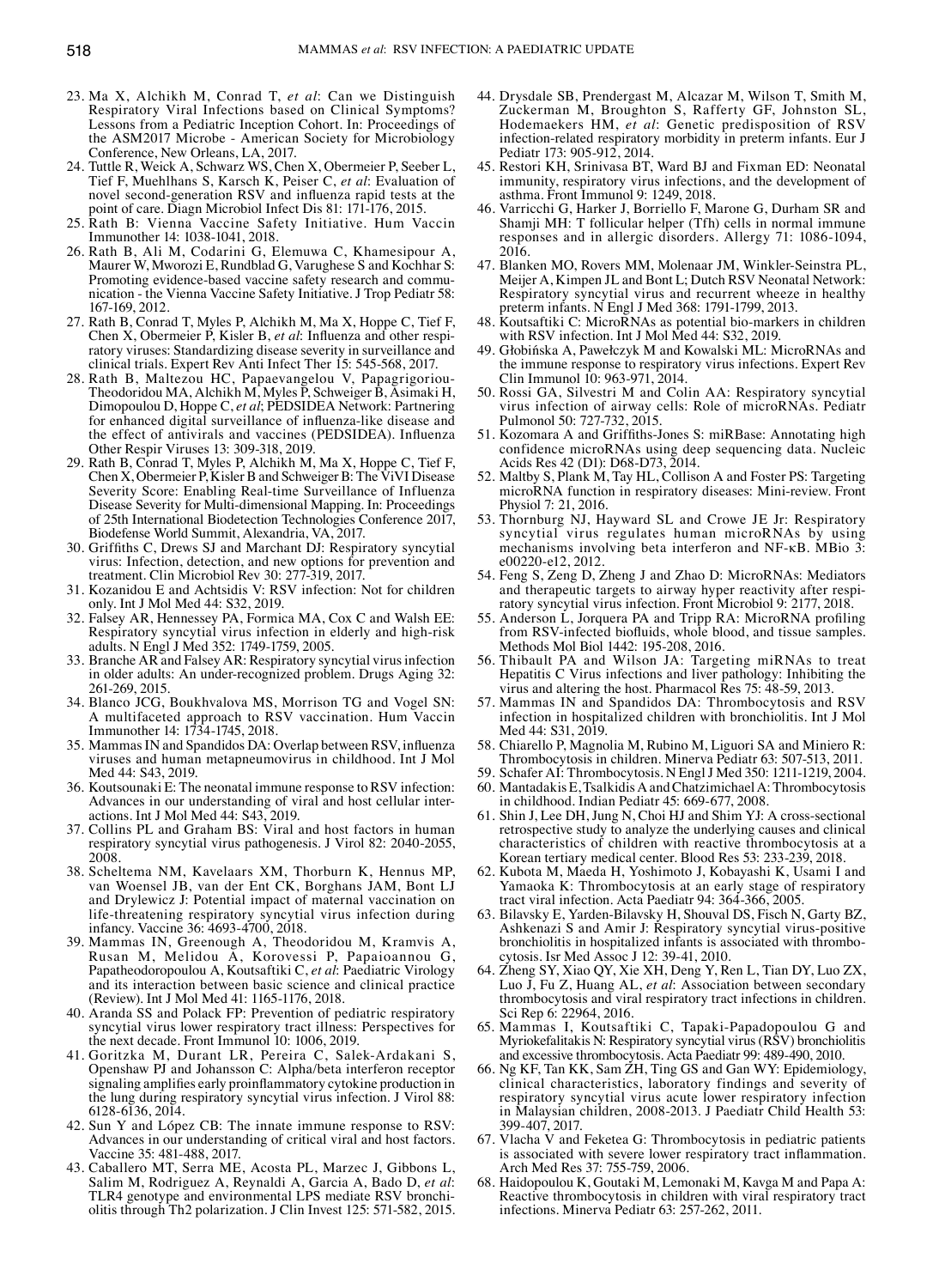- 69. Indolfi G, Catania P, Bartolini E, Azzari C, Massai C, Poggi GM, De Martino M and Resti M: Incidence and clinical significance of reactive thrombocytosis in children aged 1 to  $24$  months, hospitalized for community-acquired infections. Platelets 19: 409-414, 2008.
- 70. Denton A and Davis P: Extreme thrombocytosis in admissions to paediatric intensive care: No requirement for treatment. Arch Dis Child 92: 515-516, 2007.
- 71. Korovessi P: RSV bronchiolitis and paediatric asthma. Int J Mol Med 44: S42, 2019.
- 72. Kabego L and de Beer C: Association between respiratory syncytial virus infection in infancy and subsequent asthma: A meta-analysis of observational studies. JSM Allergy Asthma 2: 1009, 2017.
- 73. Régnier SA and Huels J: Association between respiratory syncytial virus hospitalizations in infants and respiratory sequelae: Systematic review and meta-analysis. Pediatr Infect Dis J 32: 820-826, 2013.
- 74. Jartti T, Smits HH, Bønnelykke K, Bircan O, Elenius V, Konradsen JR, Maggina P, Makrinioti H, Stokholm J, Hedlin G, *et al*; EAACI Task Force on Clinical Practice Recommendations on Preschool Wheeze: Bronchiolitis needs a revisit: Distinguishing between virus entities and their treatments. Allergy 74: 40-52, 2019.
- 75. Fauroux B, Simões EAF, Checchia PA, Paes B, Figueras-Aloy J, Manzoni P, Bont L and Carbonell-Estrany X: The burden and long-term respiratory morbidity associated with respiratory syncytial virus infection in early childhood. Infect Dis Ther 6: 173-197, 2017.
- 76. Homaira N, Briggs N, Pardy C, Hanly M, Oei JL, Hilder L, Bajuk B, Lui K, Rawlinson W, Snelling T, *et al*: Association between respiratory syncytial viral disease and the subsequent risk of the first episode of severe asthma in different subgroups of high-risk Australian children: A whole-of-population-based cohort study. BMJ Open 7: e017936, 2017.
- 77. Thomsen SF, van der Sluis S, Stensballe LG, Posthuma D, Skytthe A, Kyvik KO, Duffy DL, Backer V and Bisgaard H: Exploring the association between severe respiratory syncytial virus infection and asthma: A registry-based twin study. Am J Respir Crit Care Med 179: 1091-1097, 2009.
- 78. Mochizuki H, Kusuda S, Okada K, Yoshihara S, Furuya H, Simões EAF, Asanuma H, Yoshida H, Katayose M, Imamura T, *et al*; Scientific Committee for Elucidation of Infantile Asthma: Palivizumab prophylaxis in preterm infants and subsequent recurrent wheezing. Six-year follow-up study. Am J Respir Crit Care Med 196: 29-38, 2017.
- 79. Scheltema NM, Nibbelke EE, Pouw J, Blanken MO, Rovers MM, Naaktgeboren CA, Mazur NI, Wildenbeest JG, van der Ent CK and Bont LJ: Respiratory syncytial virus prevention and asthma in healthy preterm infants: A randomised controlled trial. Lancet Respir Med 6: 257-264, 2018.
- 80. Carbonell-Estrany X, Pérez-Yarza EG, García LS, Guzmán Cabañas JM, Bòria EV and Atienza BB; IRIS (Infección Respiratoria Infantil por Virus Respiratorio Sincitial) Study Group: Long-term burden and respiratory effects of respiratory syncytial virus hospitalization in preterm infants - The SPRING Study. PLoS One 10: e0125422, 2015.
- 81. Lukkarinen M, Koistinen A, Turunen R, Lehtinen P, Vuorinen T and Jartti T: Rhinovirus‑induced first wheezing episode predicts atopic but not nonatopic asthma at school age. J Allergy Clin Immunol 140: 988-995, 2017.
- 82. Rubner FJ, Jackson DJ, Evans MD, Gangnon RE, Tisler CJ, Pappas TE, Gern JE and Lemanske RF Jr: Early life rhinovirus wheezing, allergic sensitization, and asthma risk at adolescence. J Allergy Clin Immunol 139: 501-507, 2017.
- 83. Koutsaftiki C: Predicting asthma following RSV-positive bron- chiolitis in early childhood. Int J Mol Med 44: S31, 2019.
- 84. Drysdale SB, Alcazar-Paris M, Wilson T, Smith M, ZuckermanM, Peacock JL, Johnston SL and Greenough A: Viral lower respi- ratory tract infections and preterm infants' healthcare utilisation. Eur J Pediatr 174: 209-215, 2015.
- 85. Drysdale SB, Milner AD and Greenough A: Respiratory syncytial virus infection and chronic respiratory morbidity - is there a functional or genetic predisposition? Acta Paediatr 101: 1114-1120, 2012.
- 86. Gern JE: Viral respiratory infection and the link to asthma. Pediatr Infect Dis J 27 (Suppl): S97-S103, 2008.
- 87. Bacharier LB, Cohen R, Schweiger T, Yin‑Declue H, Christie C, Zheng J, Schechtman KB, Strunk RC and Castro M: Determinants of asthma after severe respiratory syncytial virus bronchiolitis. J Allergy Clin Immunol 130: 91-100.e3, 2012.
- 88.Lu S, Hartert TV, Everard ML, Giezek H, Nelsen L, Mehta A, Patel H, Knorr B and Reiss TF: Predictors of asthma following severe respiratory syncytial virus (RSV) bronchiolitis in early childhood. Pediatr Pulmonol 51: 1382-1392, 2016.
- 89.Jartti T and Gern JE: Role of viral infections in the development and exacerbation of asthma in children. J Allergy Clin Immunol 140: 895-906, 2017.
- 90.Grivas G, Lymperatou C and Korovessi P: Post infectious bronchiolitis obliterans caused by respiratory syncytial virus (RSV) in children. Int J Mol Med  $44: S42, 2019$ .
- 91.Kavaliunaite E and Aurora P: Diagnosing and managing bronchiolitis obliterans in children. Expert Rev Respir Med 13: 481-488, 2019.
- 92.Champs NS, Lasmar LM, Camargos PA, Marguet C, Fischer GB and Mocelin HT: Post-infectious bronchiolitis obliterans in children. J Pediatr (Rio J) 87: 187-198, 2011.
- 93.Rodríguez DA, Rodríguez-Martínez CE, Cárdenas AC, Quilaguy IE, Mayorga LY, Falla LM and Nino G: Predictors of severity and mortality in children hospitalized with respiratory syncytial virus infection in a tropical region. Pediatr Pulmonol 49: 269-276, 2014.
- 94.Wu XY, Luo ZX, Fu Z, Liu EM, Luo J and He L: Clinical analysis of 28 cases of bronchiolitis obliterans. Zhongguo Dang Dai Er Ke Za Zhi 15: 845-849, 2013 (In Chinese).
- 95. Yanagisawa J, Shiraishi T, Okamatsu Y and Iwasaki A: Successful lung volume reduction surgery in an infant with emphysema after respiratory syncytial virus-induced obliterative bronchiolitis. J Thorac Cardiovasc Surg 145: e47-e49, 2013.
- 96.Chen DH, Lin YN, Lan SL, Pan XA, Zeng QS, He ZT, Liang M, Zhang BY, Wu SZ, Xu JX, *et al*: Clinical characteristics of bronchiolitis obliterans in pediatric patients. Zhonghua Er Ke Za Zhi 50: 98-102, 2012 (In Chinese).
- 97.Giovannini‑Chami L, Khirani S, Thouvenin G, Ramirez A and Fauroux B: Work of breathing to optimize noninvasive ventilation in bronchiolitis obliterans. Intensive Care Med 38: 722-724, 2012.
- 98. Sardón O, Pérez-Yarza EG, Aldasoro A, Corcuera P, Mintegui J and Korta J: Bronchiolitis obliterans: Outcome in the medium term. An Pediatr (Barc) 76: 58-64, 2012 (In Spanish).
- 99.Wang W, Shen KL and Zeng JJ: Clinical studies of children with bronchiolitis obliterans. Zhonghua Er Ke Za Zhi 46: 732-738, 2008 (In Chinese).
- 100.Lobo AL, Guardiano M, Nunes T, Azevedo I and Vaz LG: Pos-infectious bronchiolitis obliterans in children. Rev Port Pneumol 13: 495-509, 2007.
- 101.Hirschheimer M, Silva PS, Giudici R, Carrilho M, Mauad T and Ishida M: Simultaneous viral infection and childhood bronchiolitis obliterans. Braz J Infect Dis 6: 146-148, 2002.
- 102.Massie R and Armstrong D: Bronchiectasis and bronchiolitis obliterans post respiratory syncytial virus infection: Think again. J Paediatr Child Health 35: 497-498, 1999.
- 103.Yalçin E, Doğru D, Haliloğlu M, Ozçelik U, Kiper N and Göçmen A: Postinfectious bronchiolitis obliterans in children: Clinical and radiological profile and prognostic factors. Respiration 70: 371-375, 2003.
- 104. Papaioannou G: Imaging in children with RSV infection. Int J Mol Med 44: S30, 2019.
- 105.Dawson‑Caswell M and Muncie HL Jr: Respiratory syncytial virus infection in children. Am Fam Physician 83: 141-146, 2011.
- 106.National Institute for Health and Care Excellence (NICE): Bronchiolitis in children: diagnosis and management, NICE guideline [NG9]. https://www.nice.org.uk/guidance/ng9. Accessed June 1, 2015.
- 107.Kern S, Uhl M, Berner R, Schwoerer T and Langer M: Respiratory syncytial virus infection of the lower respiratory tract: Radiological findings in 108 children. Eur Radiol 11: 2581-2584, 2001.
- 108.Hilmes MA, Daniel Dunnavant F, Singh SP, Ellis WD, Payne DC, Zhu Y, Griffin MR, Edwards KM and Williams JV: Chest radiographic features of human metapneumovirus infection in pediatric patients. Pediatr Radiol 47: 1745-1750, 2017.
- 109.Alkan Ozdemir S, Ozer EA, Pekcevik Y, Ilhan O and Sutcuoglu S: Is radiological appearance of lower respiratory tract infection due to respiratory syncytial virus a predictor of clinical outcome? J Matern Fetal Neonatal Med 28: 1660-1663, 2015.
- 110. Pickles R and DeVincenzo J: PSV and its propensity for causing bronchioloitis. J Pathol 235: 266-267, 2015.
- 111. Franquet T: Imaging of pulmonary viral pneumonia. Radiology 260: 18-39, 2011.